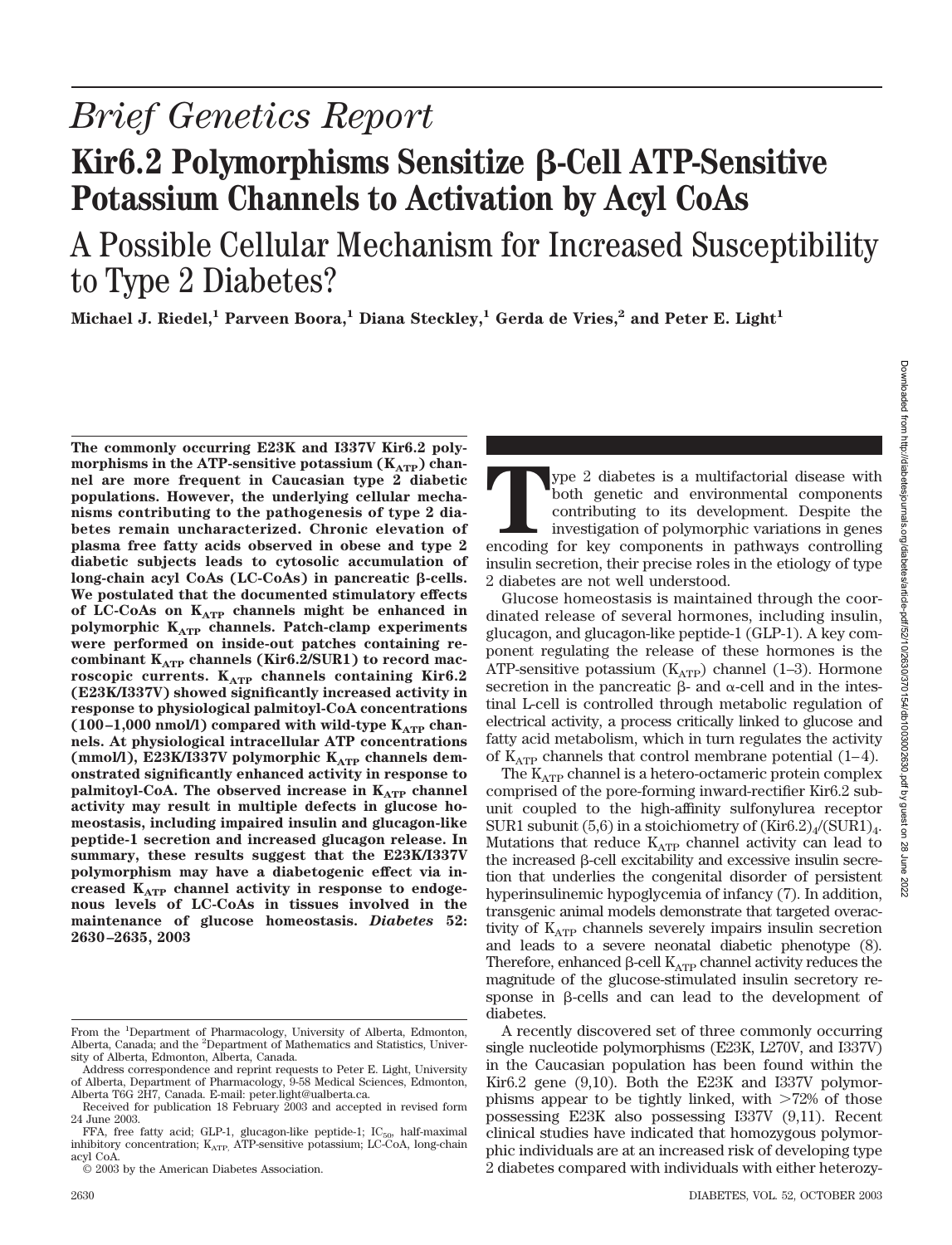

gous or wild-type  $K_{ATP}$  channels (9,11–13). Homozygous subjects also possess impaired glucose-stimulated insulin secretion (upon oral glucose challenge), and the prevalence of the Kir6.2 polymorphisms may be linked to an increase in BMI (14). In addition, recent evidence suggests that patients homozygous for the E23K polymorphism have a reduced glucagon secretion response during hyperglycemia (15) that could result from increased  $K_{ATP}$  channel activity (2). Taken together, the available evidence suggests that the homozygous polymorphic population may be especially susceptible to impairment of glucose homeostasis if they are overweight or obese, and/or that these polymorphisms may predispose patients to diabetes and excessive weight gain. However, the cellular mechanisms underlying these associations are still poorly understood.

At the cellular mechanistic level, it has been shown that the E23K polymorphism can decrease ATP sensitivity, rendering KATP channels slightly more active at higher ATP concentrations (16). In addition, it is known that plasma free fatty acid (FFAs) levels are elevated in obese (17) and

**FIG. 1. The Kir6.2(E23K/I337V) polymorphism increases**  $K_{ATP}$  channel sensitivity to LC-CoAs. *A* and *B*: Represen**tative wild-type (WT) Kir6.2/SUR1 (***A***) and Kir6.2(E23K/ I337V)/SUR1 (***B***) channel recordings in response to 100** <code>nmol/l palmitoyl-CoA. K<sub>ATP</sub> currents were recorded at a</code> holding potential of  $-60$  mV under symmetrical K<sup>+</sup> con**ditions in excised inside-out membrane patches from transiently transfected tsA201 cells (see RESEARCH DESIGN AND METHODS). Dashed lines represent steady-state current levels at 0.1 mmol/l ATP before and after application of palmitoyl-CoA to the inside of the membrane patch.** *C***: Histogram plot of pooled data. Values were calculated as steady-state current reached after application of palmitoyl-CoA over steady-state current at 0.1 mmol/l ATP and expressed as mean SE.** f**, wild-type Kir6.2/SUR1 chan-nel population; , polymorphic Kir6.2(E23K/I337V)/ SUR1 channel population. \****P* **< 0.05 vs. wild-type pair**  $(n = 6-36$  patches).

diabetic (18) individuals with chronic elevation leading to an accumulation of long-chain acyl CoAs (LC-CoAs) in the cytosol, which can then directly activate  $\beta$ -cell  $K_{ATP}$ channels (19,20). Due to the cytosolic location of the polymorphisms in the Kir6.2 gene (Fig. 2*D*) and their possible effects on ATP and LC-CoA sensitivity, we hypothesized that binding of LC-CoAs may further potentiate polymorphic  $K_{ATP}$  channel activity relative to wild-type channels, thus reducing cellular excitability and contributing to altered nutrient-stimulated hormone release, such as reduced insulin secretion, that is observed in homozygous polymorphic individuals with type 2 diabetes (14).

Due to the coupling of the E23K and I337V polymorphisms in vivo, we have examined the sensitivity of the E23K/I337V double-polymorphic  $K_{ATP}$  channel to activation by the LC-CoA palmitoyl-CoA relative to wild-type (Kir6.2/ SUR1)  $K_{ATP}$  channels in a recombinant expression system. Application of palmitoyl-CoA resulted in a dose-dependent increase in current of both wild-type and polymorphic  $K_{ATP}$  channels (Fig. 1). At palmitoyl-CoA concentrations of 100–1,000 nmol/l, polymorphic  $K_{ATP}$  channel current was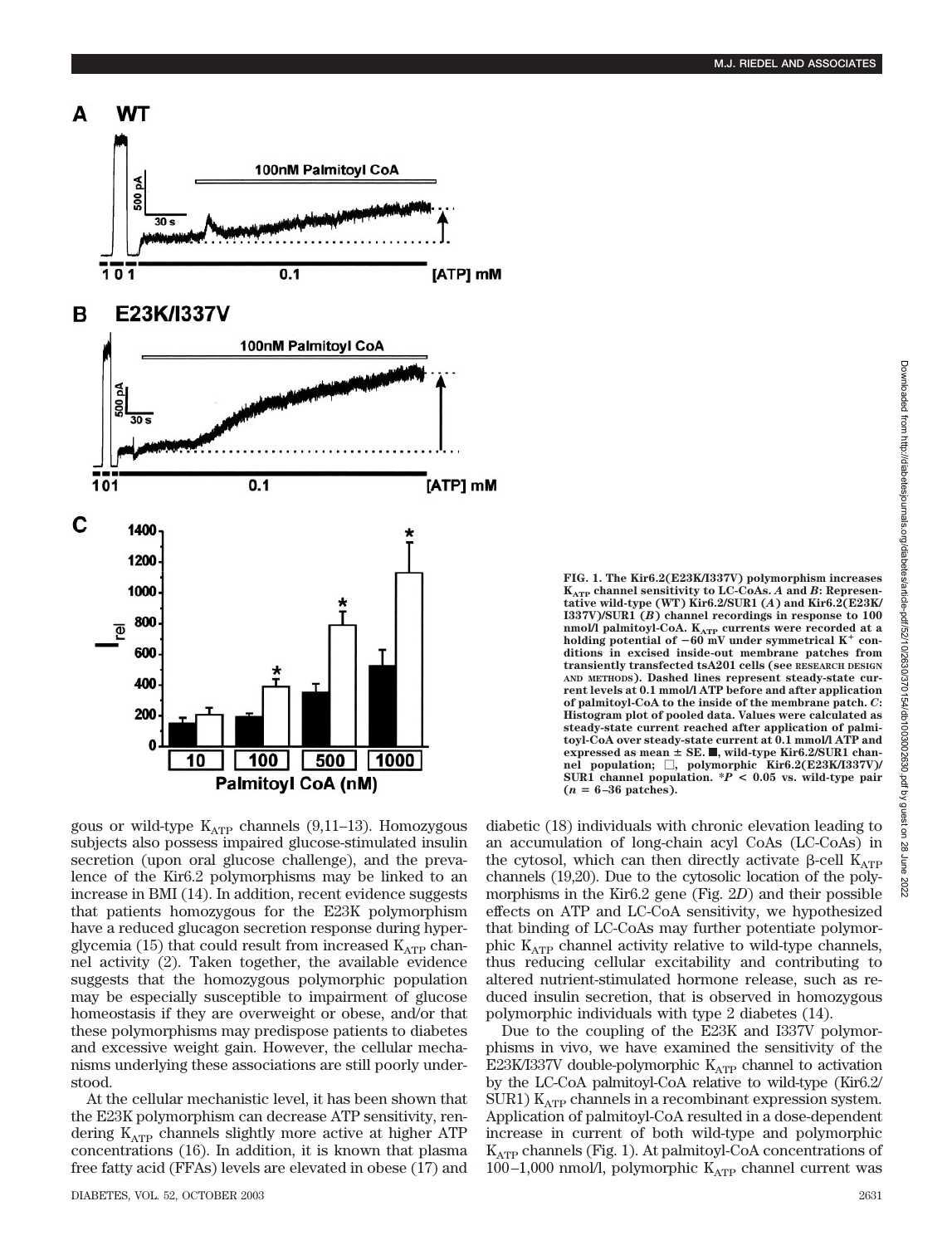

significantly increased (approximately twofold) over wildtype at the same dose (Fig. 1C). For example,  $K_{ATP}$  channel current was increased by  $389.69 \pm 48.62\%$  compared with 196.82  $\pm$  20.30% in wild-type channels (*P* < 0.05) upon application of 100 nmol/l palmitoyl-CoA. With estimates of  $\beta$ -cell cytosolic free LC-CoA in the range of 0.5–1 mol/l and binding affinities for various LC-CoA–utilizing enzymes in the nanomolar to micromolar range (21), our results show that in the presence of physiological concentrations of palmitoyl-CoA, polymorphic  $K_{ATP}$  channels are significantly more active than wild-type  $K_{ATP}$  channels.

To investigate the mechanisms responsible for the observed increase in sensitivity to LC-CoAs in the polymorphic  $K_{ATP}$  channel population, we utilized the Kir6.2 $\Delta$ C26 truncation mutant to assess the contribution of the SUR1 subunit (Fig. 2D). The Kir<sub>6.2</sub> $\Delta$ C<sub>26</sub> mutant can be expressed to yield functional ATP-sensitive potassium currents in the absence of the accessory SUR1 subunit (22). Although higher concentrations of palmitoyl-CoA were required to activate the Kir<sub>6</sub>.2 $\Delta$ C<sub>26</sub> channel, a similar significant increase in current magnitude in response to 500 nmol/l palmitoyl-CoA was observed between polymorphic (219.67  $\pm$  37.27%) and wild-type (144.80  $\pm$  Downloaded from http://diabetesjournals.org/diabetes/article-pdf/52/10/2630/370154/db1003002630.pdf by guest on Downloaded from http://diabetesjournals.org/diabetes/article-pdf/52/10/2630/370154/db1003002630.pdf by guest on 28 June 202228 June 2022

**FIG. 2. The increase in acyl CoA sensitivity of Kir6.2** (E23K/I337V) polymorphic K<sub>ATP</sub> channels resides pri-<br>marily in the Kir6.2 subunit. Representative wild-type **(WT) Kir6.2C26 (***A***) and polymorphic Kir6.2(E23K/ I337V)C26 (***B***) channel recordings in response to 500 nmol/l palmitoyl-CoA. KATP currents were recorded at a holding potential of** -**60 mV from excised inside-out membrane patches as described previously (Fig. 1). Dashed lines represent steady-state current levels at 0.1 mmol/l ATP before and after application of palmitoyl-CoA to the inside of the membrane patch.** *C***: Histogram plot of pooled data. Values were calculated as steadystate current reached after application of palmitoyl-CoA over the steady-state current at 0.1 mmol/l ATP and expressed as mean**  $\pm$  **SE.**  $\blacksquare$ , wild-type Kir6.2 $\Delta$ C26 chan**nel population; , polymorphic Kir6.2(E23K/I337V) C26 channel population. \****P* **< 0.05 vs. wild-type pair (***n* **7–10 patches).** *D***: Schematic of pore-forming Kir6.2 subunit highlighting the cytosolic location of the E23K and I337V single nucleotide polymorphisms. Removal of the COOH-terminal 26 amino acids results in the functional expression of Kir6.2 tetrameric**  $K_{ATP}$  **channels.** 

17.20%) Kir6.2 $\Delta$ C26 channels, as was noted in K<sub>ATP</sub> channels comprised of both the Kir6.2 and SUR1 subunits (789.91  $\pm$  89.30% in polymorphic K<sub>ATP</sub> channels vs.  $355.80 \pm 52.56\%$  in wild-type K<sub>ATP</sub> channels) (Fig. 1*C*). These results, together with the observation that sulfonylurea sensitivity is unaffected in the presence of the E23K polymorphism (23), suggest that the principal mechanism by which the E23K/I337V polymorphism alters LC-CoA sensitivity lies primarily within the Kir6.2 subunit.

Increases in both open probability and single-channel amplitude could result in the observed increase in macroscopic polymorphic  $K_{ATP}$  channel activity in response to palmitoyl-CoA. To test which of these parameters is altered, we performed single-channel experiments on recombinant  $K_{ATP}$  channels expressed in tsA201 cells. Our results indicate that at 1 mmol/l ATP, application of 100 nmol/l palmitoyl-CoA to wild-type or polymorphic  $K_{ATP}$ channels does not significantly alter single-channel amplitude (Fig. 3). At a holding potential of  $-60$  mV, wild-type channels had a measured conductance of  $60.24 \pm 0.97$  pS versus polymorphic channels at  $56.67 \pm 2.70$  pS (not significant [NS],  $n = 7$ ), suggesting that the observed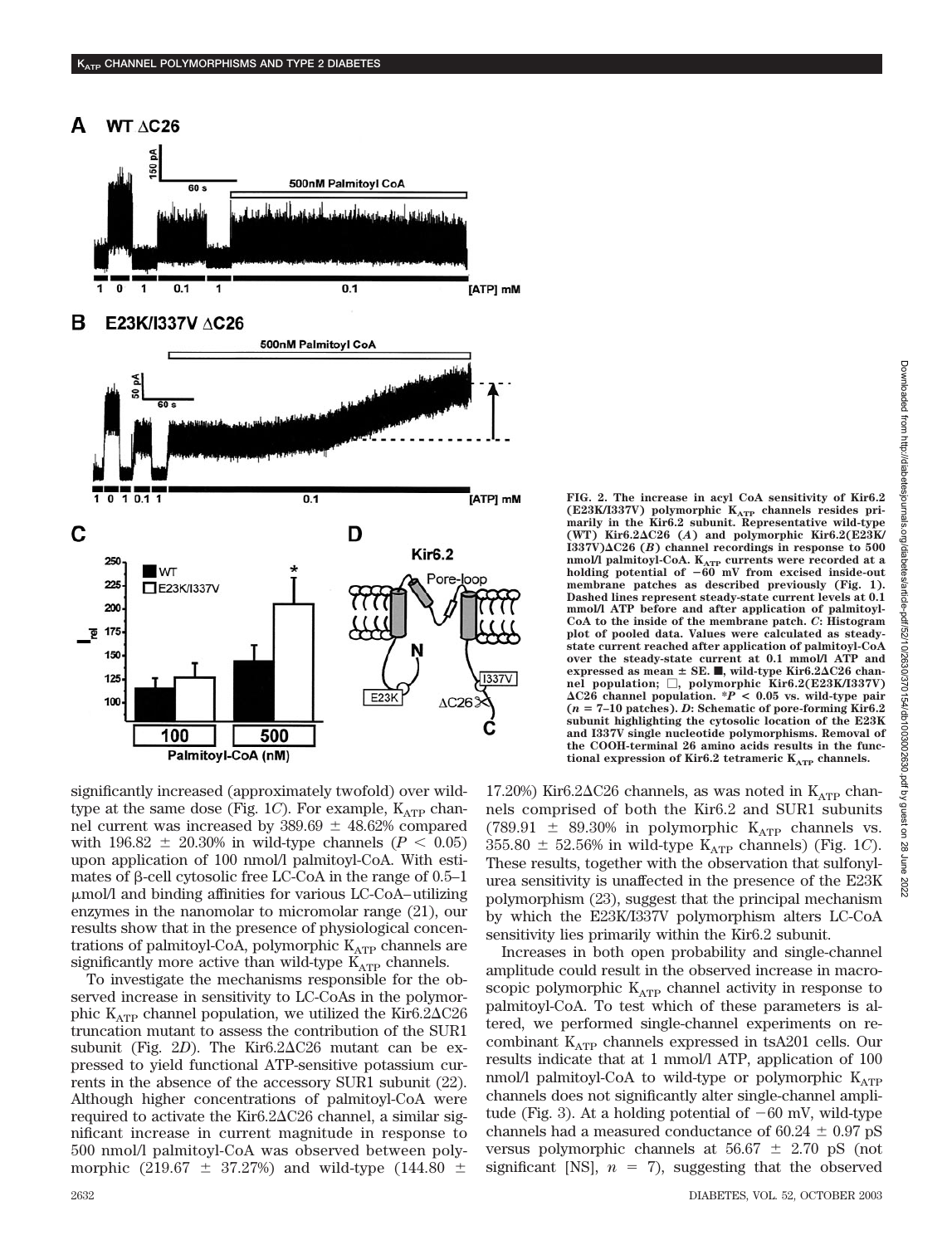

increase in  $K_{ATP}$  channel activity must occur through changes in open probability.

To gain insights into the physiological significance of these findings, we have examined ATP sensitivity in wildtype and polymorphic  $K_{ATP}$  channels in the absence and presence of palmitoyl-CoA. We found that 100 nmol/l palmitoyl-CoA decreased ATP sensitivity in both wild-type and polymorphic  $K_{ATP}$  channel populations (Fig. 4A and *B*), shifting the half-maximal inhibitory concentration  $(IC_{50})$  to the right 1.88- and 1.90-fold, respectively. However, our results indicate that ATP sensitivity is slightly increased at the respective  $IC_{50}$  concentrations versus wild-type channels in both the absence and presence of palmitoyl-CoA. This appears to be in contrast to the findings of Schwanstecher et al. (16), who noted a rightward shift in the ATP concentration-inhibition curve at all tested ATP concentrations. The study by Schwanstecher et al. noted an increased spontaneous open probability in  $K_{ATP}$  channels containing the single Kir6.2 E23K polymorphism in the absence of ATP. In the present study, we examined the single-channel properties of the E23K/I337V double polymorphism in tsA201 cells. In this recombinant expression system, we observed no significant difference between the spontaneous open probability of wild-type versus polymorphic  $K_{ATP}$  channels (wild-type 0.837  $\pm$  0.08 vs. E23K/I337V  $0.829 \pm 0.04$ ; NS,  $n = 7$ ) as measured by noise analysis in the absence of ATP.

As physiological ATP concentrations in resting  $\beta$ -cells are estimated to be in the low millimolar range (24,25), we examined this portion of the concentration-response curve in greater detail (Fig. 4*C* and *D*). At 1 mmol/l ATP in the presence of 100 nmol/l palmitoyl-CoA, the polymorphic **FIG. 3. E23K/I337V does not alter single-channel amplitude in the absence or presence of LC-CoAs.** *A***: Representative single-channel current recording from excised inside-out patches of recombinant polymorphic E23K/ I337V KATP channels in the presence of 1 mmol/l ATP before (***A***) and after application of 100 nmol/l palmitoyl-CoA (***B***). C, closed channel level; O1 and O2, open channel levels with one or two channels open simultaneously, respectively.** *B***: All points histograms generated from representative single-channel recordings, indicating that single-channel amplitude is unaffected by the E23K/I337V polymorphism (***C***), or by the presence of 100 nmol/l palmitoyl-CoA (***D***).** f**, E23K/I337V polymorphic**  $K_{ATP}$  **channels;**  $\Box$ , wild-type (WT) channels. Histograms **were plotted on the** *x***-axis such that the 0-pA level represents peak closed-event number.**

 $K_{ATP}$  channel population exhibited a significant increase in current (6.42  $\pm$  1.21% of maximal K<sub>ATP</sub> current vs. 3.61  $\pm$ 0.40% in wild-type). The difference in effect at low versus high ATP concentrations occurs due to a reduction in the Hill coefficient of ATP binding from 2.28 in wild-type to 1.58 in polymorphic  $K_{ATP}$  channels (Fig. 4*F*). After application of palmitoyl-CoA, the Hill coefficients were further reduced to 1.41 in the wild-type and 1.24 in the polymorphic  $K_{ATP}$  channel population. This reduction in Hill coefficient suggests that the ability of ATP to reach its binding site(s) may be impaired in the presence the E23K/I337V polymorphism. A further impairment of ATP binding after exposure to palmitoyl-CoA may occur due to competition at the ATP/LC-CoA binding site. A similar effect on ATP inhibition has been noted in cardiac sarcolemmal  $K_{ATP}$  channels in response to protein kinase C (26). In the presence of palmitoyl-CoA, the calculated crossover concentration was 100  $\mu$ mol/l ATP, suggesting that at physiological [ATP]<sub>i</sub> the E23K/I337V polymorphism will render  $K_{ATP}$  channels more active than wild-type (Fig. 4*D*). From the ATP concentration-inhibition curves, it was calculated that the residual  $K_{ATP}$  channel activity at 1 mmol/l ATP was  ${\sim}40\%$  greater in polymorphic  $\rm{K}_{ATP}$  channels compared with wild-type KATP channels (Fig. 4*E*). Using a mathematical model of  $\beta$ -cell electrical activity, we found that increases in  $K_{ATP}$  channel conductance on the order of 25% are adequate to significantly reduce the bursting behavior characteristic of glucose-stimulated  $\beta$ -cells (27), suggesting that the observed increase in  $K_{ATP}$ channel activity in this study may be sufficient to alter insulin secretion. Taken together, the results and simulations indicate that physiological palmitoyl-CoA concentra-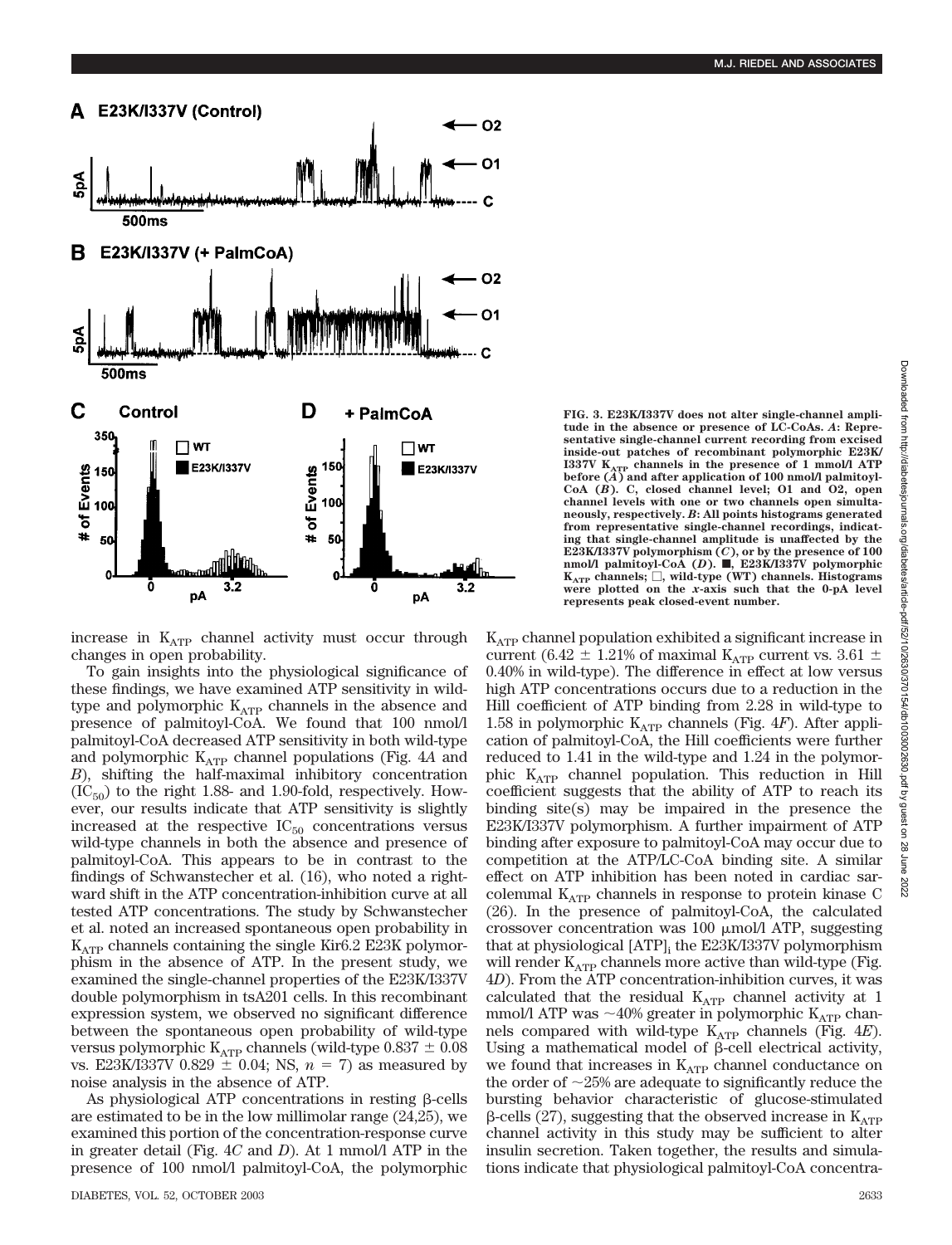

tions could lead to an increased basal polymorphic  $K_{ATP}$ channel activity resulting in dysfunctional glucose-stimulated hormone secretion.

Glucose homeostasis is properly maintained through a balanced secretion of hormones from multiple tissues. Interestingly, the  $K_{ATP}$  channel is involved in appropriate secretion of insulin (1), glucagon (2), and GLP-1 (3,28). Neuronal control of food intake and hormone secretion via glucose-sensing neurons in the hypothalamus represents an additional potentially impaired process in homozygous polymorphic individuals, as  $K_{ATP}$  channels are highly expressed in the central nervous system (29). It is therefore highly plausible that in addition to impaired insulin secretion from  $\beta$ -cells, the E23K/I337V polymorphism may result in inappropriate secretion of glucagon and GLP-1 and dysfunctional regulation of food intake.

In summary, we propose that increased polymorphic  $K_{ATP}$  channel activity in the presence of normal or elevated levels of intracellular acyl CoAs may result in decreased insulin and GLP-1 secretion coupled with increased glucagon release. Together, the inappropriate secretion of these hormones may contribute to the association of Kir6.2 polymorphisms with type 2 diabetes. Additional studies will be required to directly assess altered hormone secretion in cell lines expressing a homozygous population of polymorphic  $K_{ATP}$  channels. This study is the first to propose a mechanistic link between increased BMI and plasma FFA levels and the observed **FIG. 4. The Kir6.2(E23K/I337V) polymorphism decreases ATP sensitivity of KATP channels at physiological ATP concentrations.** *A* **and** *B***: ATP sensitivity of wild-type (WT) Kir6.2/SUR1 (***A***) and polymorphic Kir6.2 (E23K/ I337V)/SUR1 (***B***) channels in the absence (control) and presence of 100 nmol/l palmitoyl-CoA ( palmCoA). Results are expressed as a percent of maximum current obtained in patches exposed to ATP-free solution. Currents at 5 mmol/l were estimated using Hill function and** IC<sub>50</sub> values reported. C and D: Extrapolated ATP concen**tration inhibition curves highlighting physiological range of intracellular ATP. \****P* **< 0.05 vs. wild-type at 1 mmol/l ATP.** *E***: Pooled data from ATP concentration-inhibition curves at 1 mmol/l ATP.**  $\blacksquare$ , absence of palmitoyl-CoA;  $\Box$ , **patches treated with 100 nmol/l palmitoyl-CoA. Values are expressed as mean SE. \****P* **< 0.05 vs. wild-type patches treated with palmitoyl-CoA; #***P* **< 0.05 vs. polymorphic channels treated with control solution.** *F***: Table of results from fitting data in** *A* **and** *B* **to the equation**  $I_{rel} = 1/(1 + ([ATP) \tilde{I} C_{50})^h$ , where  $I_{rel}$  is the current **observed relative to maximal current in ATP-free solution and h is the Hill coefficient;** *n* **values ranged from 8 to 21 patches for each ATP concentration.**

high prevalence of type 2 diabetes in the  $K_{ATP}$  channel homozygous polymorphic population.

## **RESEARCH DESIGN AND METHODS**

**Cell culture and transfection.** tsA201 cells (an SV40-transformed variant of the HEK293 human embryonic kidney cell line) were maintained in Dulbecco's modified Eagle's medium supplemented with 25 mmol/l glucose, 2 mmol/l L-glutamine, 10% FCS, and 0.1% penicillin/streptomycin. Cells were kept at  $37^{\circ}\mathrm{C}$  with 5%  $\mathrm{CO}_2$ . The  $\mathrm{K}_{\mathrm{ATP}}$  channel Kir6.2 subunit clone from mouse was generously provided by Dr. S. Seino (5). The SUR1 subunit clone from hamster was generously provided by Drs. L. Aguilar Bryan and J. Bryan (6). Clones were inserted into the mammalian expression vector pCDNA3. tsA201 cells were plated at 50–70% confluency on 35-mm culture dishes 4 h before transfection. Clones were then transfected into tsA201 cells using the calcium phosphate precipitation technique. Transfected cells were identified using fluorescence optics in combination with coexpression of the green fluorescent protein plasmid (pGreenLantern; Life Technologies, Gaithersburg, MD). Single-channel recordings were made from cells 24 h after transfection and macroscopic recordings 48–72 h after transfection. In contrast to cells expressing SUR1/Kir6.2, nontransfected cells did not exhibit any ATP-sensitive potassium current (data not shown).

**Molecular biology.** The E23K and I337V mutations were introduced into the Kir6.2 gene using the protocol outlined in the QuikChange site-directed mutagenesis kit (Stratagene) and the generation of the mutations confirmed through sequence analysis. The  $\Delta$ C26Kir6.2 truncation mutant was constructed as previously described (23).

**Patch-clamp experiments.** The inside-out patch technique was used to measure macroscopic  $K_{ATP}$  channel currents in transfected tsA201 cells. Pipettes were back-filled with solution containing the following (in millimoles per liter): 134 KCl, 10 HEPES, 1.4  $MgCl<sub>2</sub>$ , 1 EGTA, 6 KOH, and 10 glucose. The pH of the solution was adjusted to 7.4 with KOH. Macroscopic recordings were performed using patch pipettes pulled from borosilicate glass (G85150T;